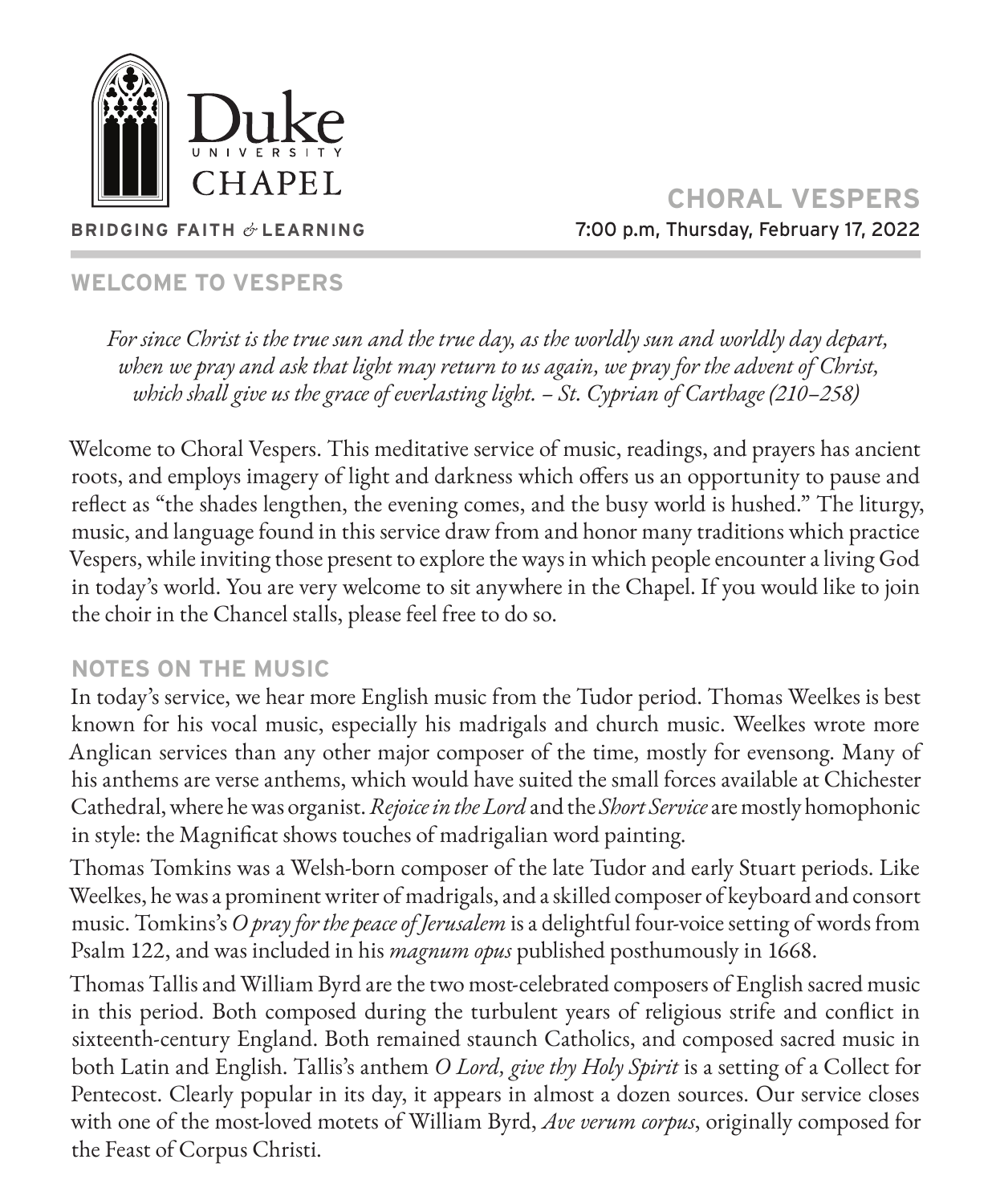Organ Voluntary

Andante con moto Frank Bridge (1879–1941)

Choral Introit

Rejoice in the Lord, O ye righteous: for it becometh well the just to be thankful. Praise the Lord with harp: sing praises unto him with the lute, and instrument of ten strings. For the word of the Lord is true: and all his works are faithful.

*Text: Psalm 34:1–2, 4; Music: Thomas Weelkes (1576–1623)*

#### **All rise as able.**

Opening Hymn: UMH 684

Christ, Mighty Savior mighty savior

Opening Sentence

Leader: Light and peace in Jesus Christ our Lord. **People: Thanks be to God.**

Collect for Light *(unison)*

**Almighty God, we give you thanks for surrounding us, as daylight fades, with the brightness of your vesper light; and we implore you of your great mercy, that as you enfold us with the radiance of this light, so you would shine into our hearts the brightness of your Holy Spirit; through Jesus Christ our Lord. Amen.**

Opening Verses *(sung responsively by all)*

Cantor or Officiant

 $\rightarrow$   $\circ$   $\bullet$   $\bullet$   $\circ$   $\quad$ 

Lord, o - pen our lips.

People  $\circ$   $-$ 

And our mouth shall pro-claim your praise.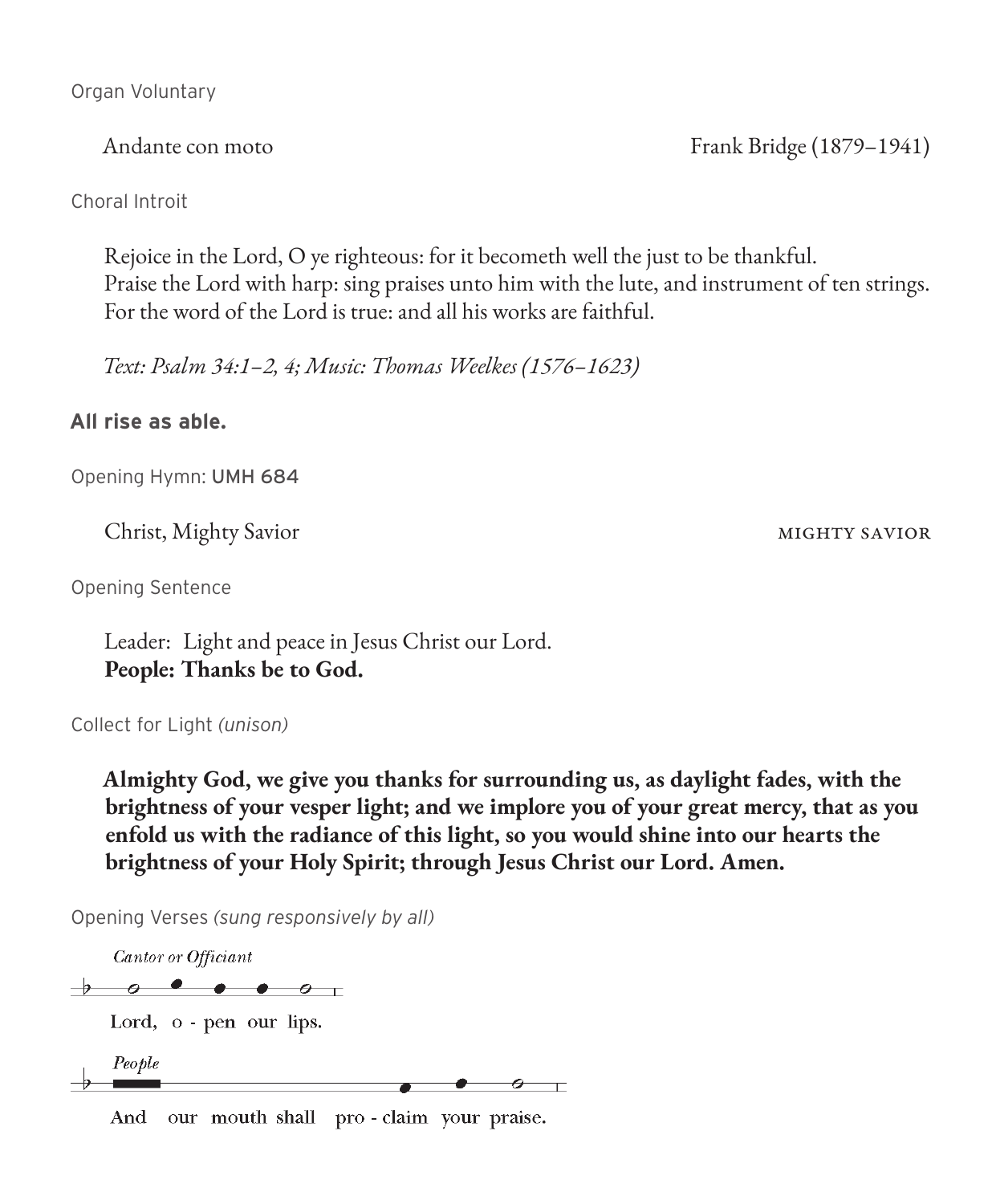Glory to the Father, and to the Son, and to the Holy Spi - rit:

As it was in the beginning, is now, and will be for ever. A men.

**All sit.**

Psalm Motet: Psalm 122:6

O pray for the peace of Jerusalem: they shall prosper that love thee.

*Thomas Tomkins (1575–1656)*

First Lesson: Genesis 43:16—34

Leader: The word of the Lord. **People: Thanks be to God.**

#### **All rise as able.**

Canticle: Magnificat

My soul doth magnify the Lord : and my spirit hath rejoiced in God my savior.

For he hath regarded : the lowliness of his handmaiden.

For behold from henceforth : all generations shall call me blessed.

For he that is mighty hath magnified me : and holy is his name.

And his mercy is on them that fear him : throughout all generations.

He hath showed strength with his arm : he hath scattered the proud in the imagination of their hearts.

He hath put down the mighty from their seat : and hath exalted the humble and meek.

He hath filled the hungry with good things : and the rich he hath sent empty away.

He remembering his mercy hath holpen his servant Israel :

as he promised to our forefathers, Abraham and his seed for ever. Glory be to the Father, and to the Son : and to the Holy Ghost; As it was in the beginning, is now, and ever shall be : world without end. Amen.

*Luke 2:29–32; From the Short Service, T. Weelkes*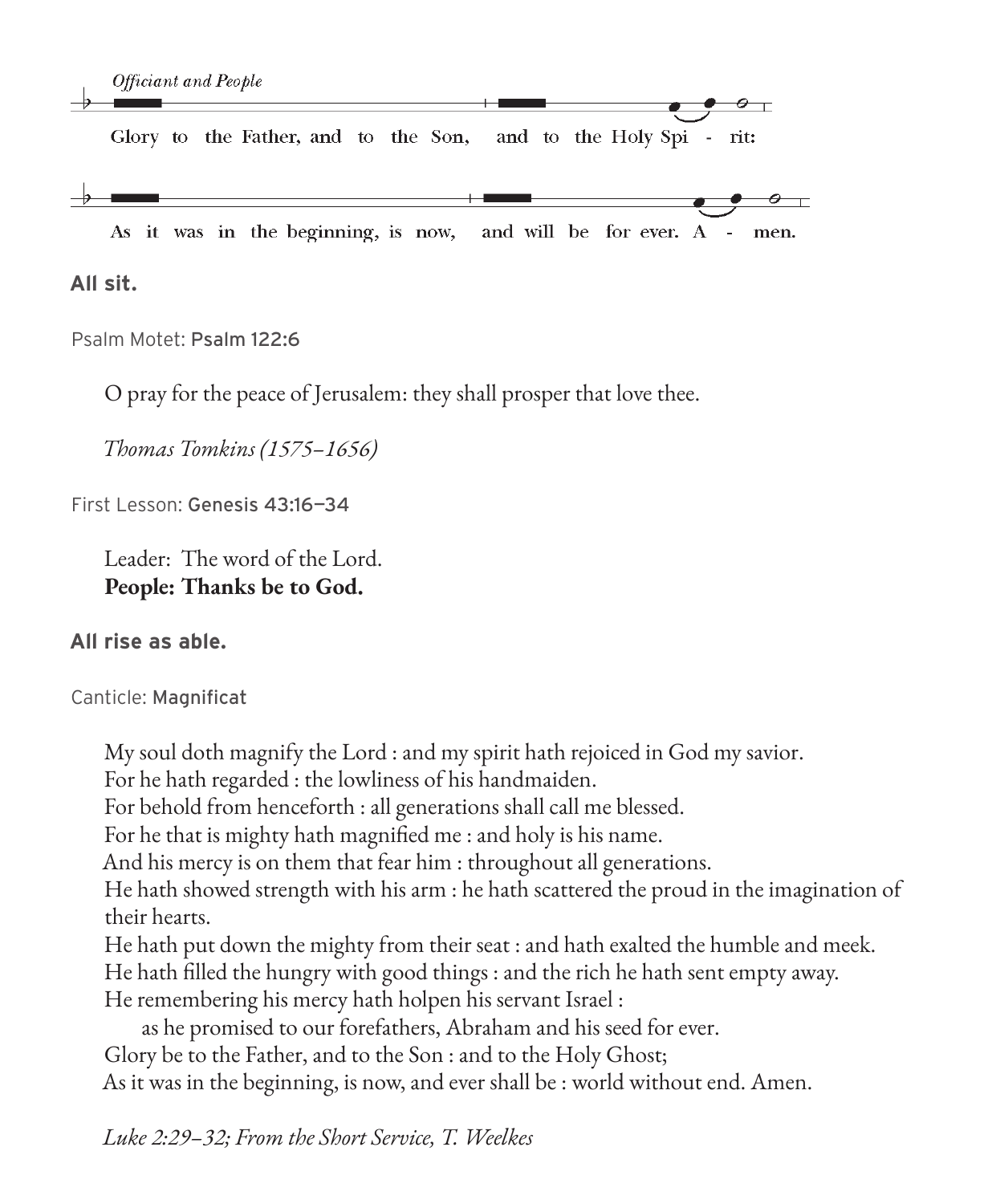#### **All sit.**

Second Lesson: Romans 8:1—11

Leader: The word of the Lord. **People: Thanks be to God.**

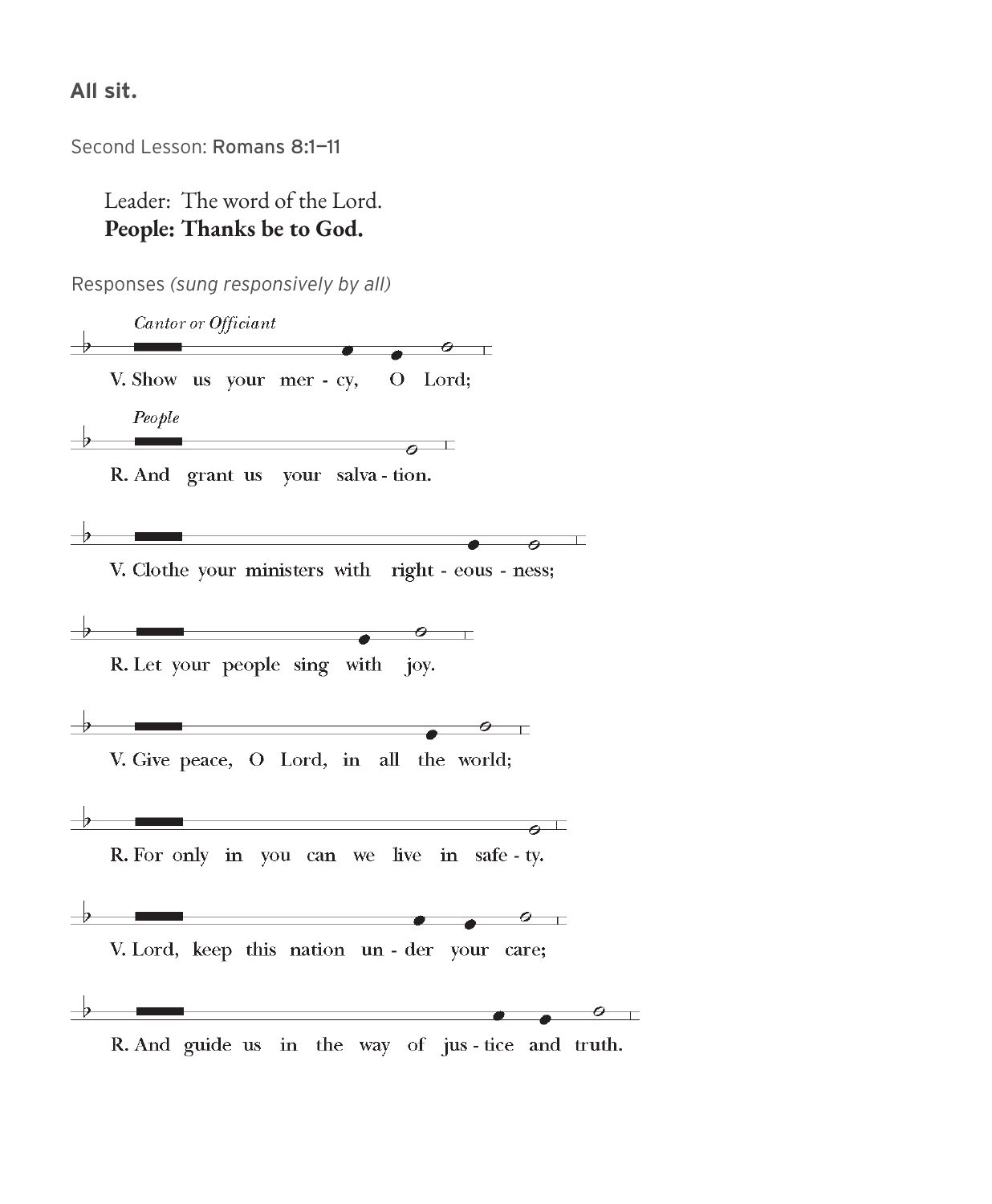V. Let your way be known up - on earth;

ο T



V. Let not the needy, O Lord, be forgot-ten;

 $\circ$   $\top$ 

R. Nor the hope of the poor be ta - ken a - way.

 $\overline{\phantom{a}}$  $\sigma$ V. Create in us clean hearts, O God;

 $\overline{\bullet}$ R. And sustain us with your Holy Spi - rit.

Anthem

O Lord, give thy Holy Spirit into our hearts, and lighten our understanding, that we may dwell in the fear of thy Name, all the days of our life, that we may know thee, the only true God, and Jesus Christ whom thou hast sent.

*Text: Lidley's Prayers, 1566; Thomas Tallis (c. 1505–1585)*

Prayers *(the people respond to the Minister's petitions)*

**People: Hear our prayer.**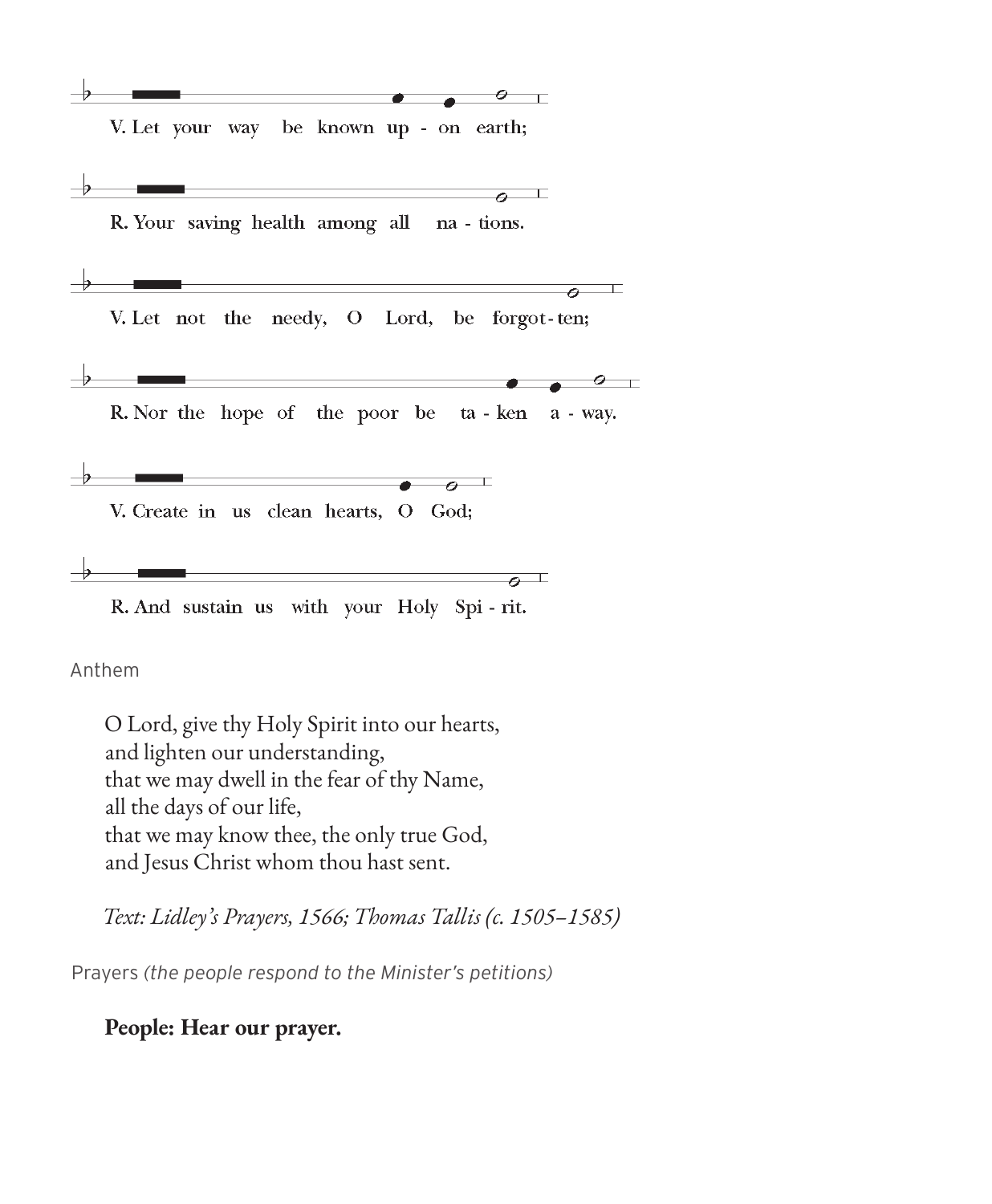**Our Father, who art in heaven, hallowed be thy name; thy kingdom come, thy will be done, on earth as it is in heaven. Give us this day our daily bread. And forgive us our trespasses, as we forgive those who trespass against us. And lead us not into temptation, but deliver us from evil. For thine is the kingdom, and the power, and the glory, forever. Amen.**

**All rise as able.** 

Closing Hymn *(see following page)*

We Will Extol You, Ever-Blessed Lord old 124th

Choral Benediction

Ave, verum corpus natum de Maria Virgine: vere passum, immolatum in cruce pro homine: cuius latus perforatum fluxit aqua et sanguine: esto nobis praegustatum, in mortis examine. O dulcis, O pie, O Jesu Fili Mariae. Miserere mei. Amen. *Hail the true body, born of the Virgin Mary: You who truly suffered and were sacrificed on the cross for the sake of man: From whose pierced flank flowed water and blood: Be a foretaste for us in the trial of death. O sweet, O merciful, O Jesus, Son of Mary. Have mercy on me. Amen.*

*Text: Benediction hymn; Music: William Byrd (c. 1540–1623)*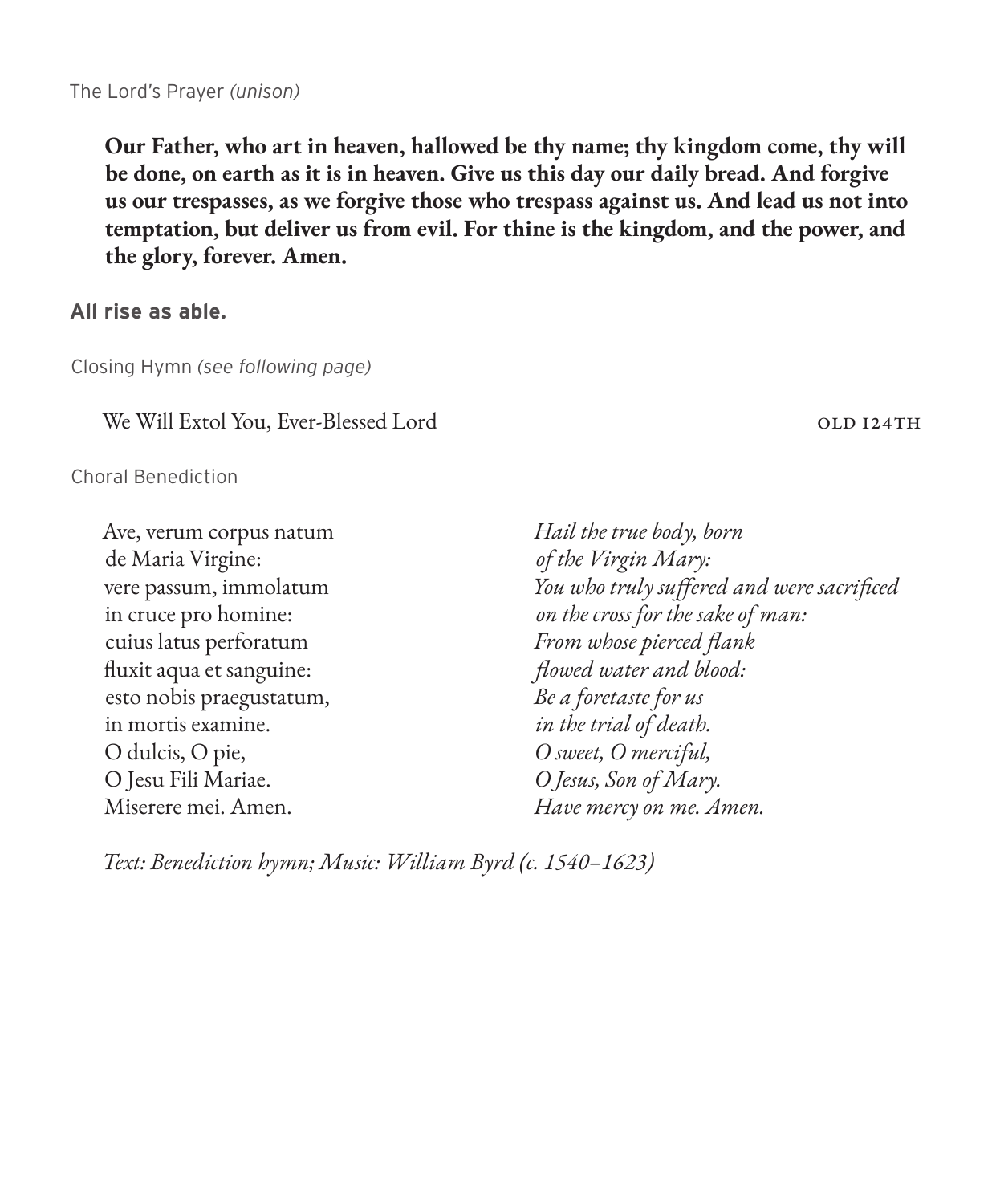#### **CLOSING HYMN**



Reprinted under OneLicense #A-725399